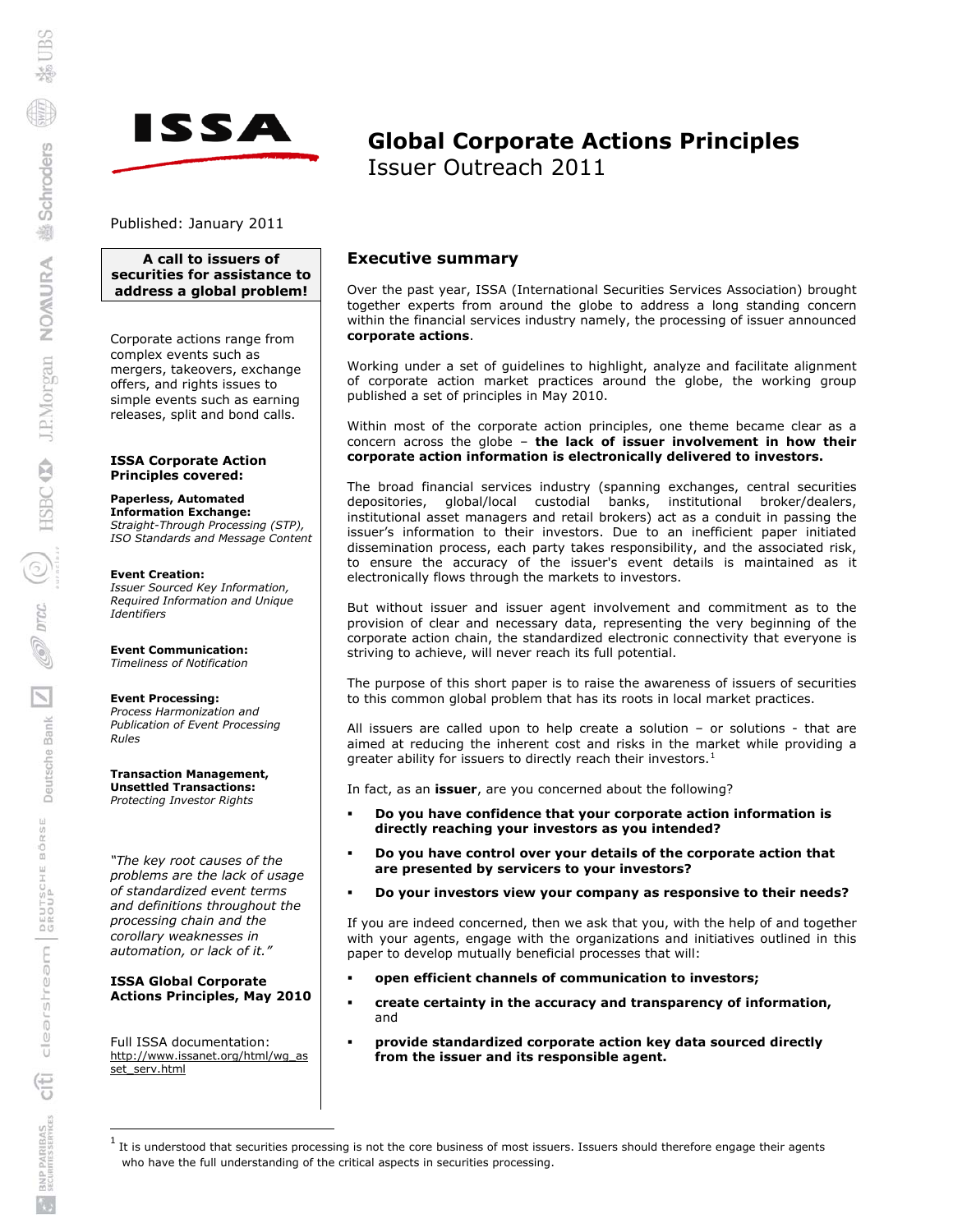#### *Issuer Sourced Key Information*

*"Key summary information must be created by the issuer. It should be, at a minimum, consumable and accessible using the ISO repository of data elements and subsequently usable in structured ISO format and should be simultaneously published to the local exchange and CSDs, regulators and the open market…"* 

#### **ISSA Global Corporate Actions Principle #3**

More details on the CAJWG: [http://www.afme.eu/document.aspx](http://www.afme.eu/document.aspx?id=3182) [?id=3182](http://www.afme.eu/document.aspx?id=3182)

More details on ISMAG: [www.euroclear.com/ismag](http://www.euroclear.com/ismag) or [www.clearstream.com/ismag](http://www.clearstream.com/ismag) 

More details on CONNEXOR: <http://www.connexor.ch/index.html>

<span id="page-1-0"></span> $\overline{a}$ 

### **Corporate action communication – in need of change!**

For many years, the financial services industry, from central securities depositories to broker/dealers, custodial banks and ultimately those that service the investors, asset managers and retail brokers, have managed the risks involved in processing corporate action information through investment in people and technology. Still, corporate action processing is very labor intensive, whether manually transforming issuer information from paper to electronic data or checking differences of information received from various sources. Consequentially substantial cost (estimated at 400m USD in the U.S. alone<sup>[2](#page-1-0)</sup>) and risk being absorbed by the financial services industry.

Main risks include the risks of misinterpretation of data leading to errors or inefficiencies, and risk of delay in the communication of corporate actions to the investing community due to manual processes.

No matter how far the industry can push to address risk, in particular by automating the manual processes, inefficiencies and delays will remain until we bring all parties to the corporate action announcement table. This must now include the initiators of corporate actions – **you, the issuers and your agents**.

### **A global problem**

Very few markets are immune to this problem. Wherever corporate actions are announced through traditional paper based practices, e.g. press release, prospectus or regulatory filing, a burden is placed upon the financial services industry to transform and interpret key information while absorbing the consequential risks and costs. Also, today, investors can be domiciled anywhere around the globe, with perhaps over 40% of investors not being local to the issuer. Therefore, multiple layers of intermediary chains operate across countries to ensure that all investors are notified of a corporate action.

### **Regional approaches**

### *Europe*

Two major cross-industry initiatives are under way, with one focusing on general practice and the other on international securities held within the International Central Securities Depositories (ICSDs).

- The CAJWG (Corporate Actions Joint Working Group) Standards are a major achievement and the catalyst for all harmonization efforts in the region. Endorsed in October 2009 by six industry associations representing the entire value chain, including the issuers, the CAJWG Standards are now the unanimously acknowledged best practice guideline for the coming years.
- The ISMAG (International Securities Market Advisory Group) initiative has finalized an Operational Market Practice Book setting a baseline for the information and service delivery by all issuers, legal counsels, and intermediaries for international securities primarily deposited in the ICSDs. Implementation of these best practices will harmonize market definitions (e.g. ISMAG Taxonomy) and practices for asset servicing, will streamline communications and increase straight-through processing opportunities.

The mapping of corporate action data to ISO standards is a way to encourage the standardization of messaging throughout the chain of intermediaries. In Europe, Euroclear Group CSDs have defined and planned implementation of ISO 20022 messages for the interaction related corporate actions between issuers' agents and CSDs in line with European market standards.

The Swiss market infrastructure operator, SIX Group, launched a web-based service (CONNEXOR) for financial instrument reference data capturing, life cycle management and supporting an electronic information flow between issuers, market infrastructures and intermediaries.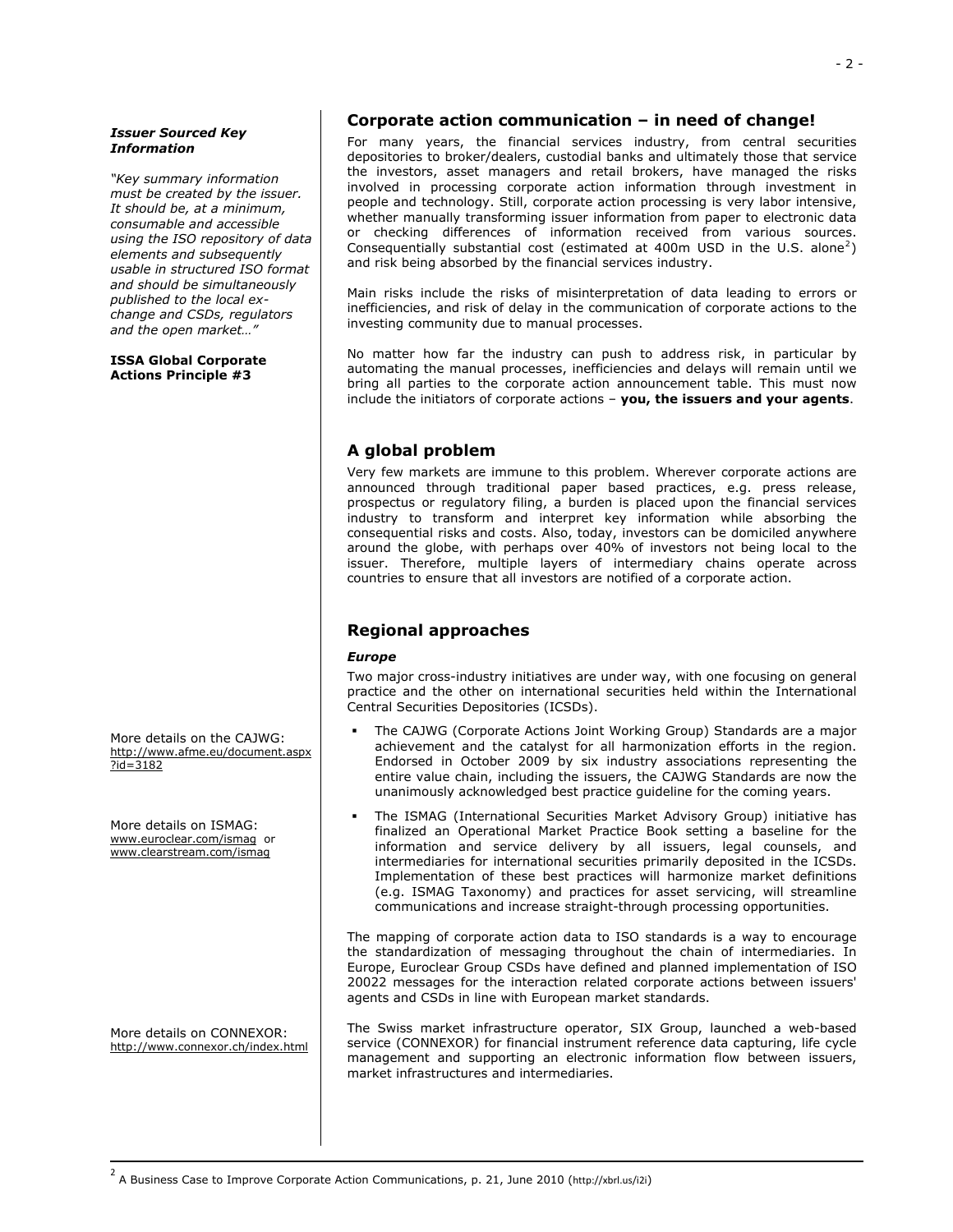More details on XBRL: <http://xbrl.us/i2i>

#### *Americas*

The U.S. financial services industry has launched the 'Issuer to Investor: Corporate Actions' initiative. Building on the use of XBRL for Financial Reporting, a XBRL Corporate Actions Taxonomy has been created that enables issuers to disseminate key information to investors in a standardized, electronic mode. The Canadian central securities depository has been participating in the U.S. initiative with the aim of developing an XBRL taxonomy that complies with the ISO 20022 standard, for application to corporate action announcements by Canadian issuers.

Brazil and Mexico have moved forward towards the adoption of ISO standards. In Brazil, the capital market infrastructure operator (BM&FBOVESPA) has developed an XML based system for corporate actions called RADAR. Mexico's Central Securities Depository (S.D. Indeval) has created a corporate action platform that is being automated with the adoption of the existing standards in ISO 15022. The platform is being prepared for the future adoption of ISO 20022.

### *Asia/Pacific*

The general practice of stock exchanges and central securities depositories is to collect corporate action information directly from the issuers in various forms including paper documents, PDF (text file) or online through proprietary networks. Then they transform the information into electronic data suitable for distribution to their participants. This practice is consistent across the region. There are few regional initiatives; yet several markets are pursuing or have introduced ISO standards for dissemination of corporate action information from the market infrastructures to their participants. The issuer sourced information in a standardized form (e.g. ISO 15022, XBRL in CA taxonomy) has not been introduced actually but discussions have been in progress.

In Japan, XBRL is already used by issuers in financial statement and corporate governance reporting, not yet for corporate actions. However, straight through processing is on an advanced level. The Tokyo Stock Exchange provides corporate action data in ISO format (currently ISO 15022) through its Tokyo Market Information Service (TMI) to securities companies, custodian banks and other intermediaries. Those in turn, disseminate it to their institutional clients in ISO format for internal onward processing.

### *Middle East and Africa*

A move towards using ISO standards for corporate actions is under way with some markets further ahead than others. Most notably, substantial progress has been made in South Africa, United Arab Emirates, Lebanon and Egypt.

### **Global solutions - different but the same**

The financial services industry has firmly stated that the issuers need to be involved in solutions. While no one single solution may be applicable to all markets, the principles are clear in the quest for electronic notification throughout the corporate actions chain **– standards and market practice.** 

Over the past 15 years, the financial services industry has worked across the globe to develop standards and market practice for corporate actions. Under the ISO umbrella, ISO 15022 and now ISO 20022 have evolved into the recognized standard that has been widely adopted by markets and market participants. By leveraging this evolved knowledge and now engaging you, the issuer, the industry can present local solutions based upon a common approach that will provide a uniform view of the markets no matter where the issuer is domiciled or into which market(s) the issuer wants to list or distribute its securities.

ISO standards form the backbone of how information is communicated within and between global markets. With Issuers tapping into markets outside their domicile and investors ready to invest overseas the use of a standard is critical to ensure the maintenance of efficient securities markets.

More information on ISO: <http://www.iso15022.org/> or <http://www.iso20022.org/>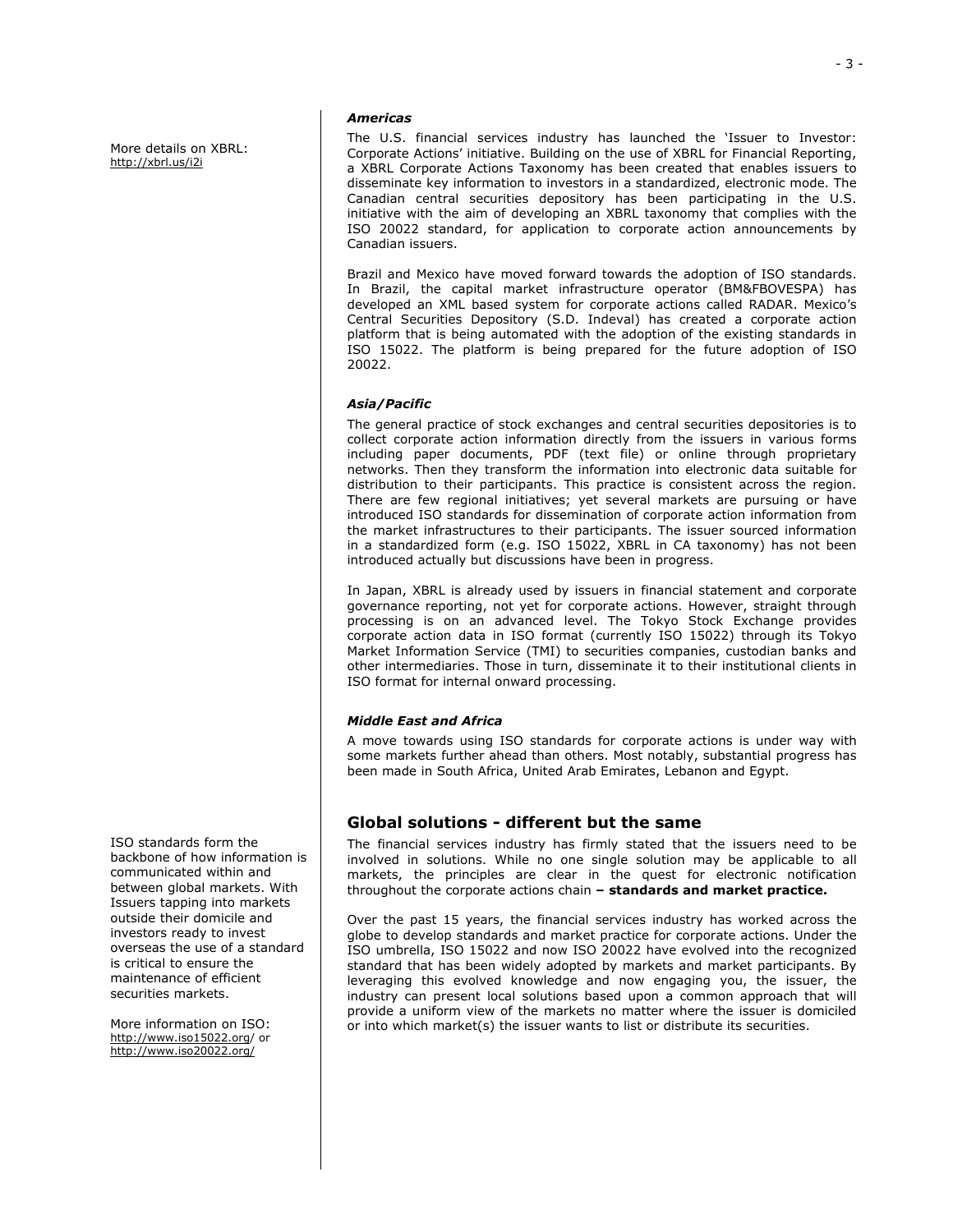### **A call to issuers to support the securities markets**

#### **We need your help!**

Although the initiative is driven by the global financial services industry, we believe the need for improvement will resonate with issuers. **Consider the benefit in**:

- **Knowing that your announcement is conveyed exactly as you intended,** in a timely manner under a transparent, standards-based process to the end investor;
- **Communicating your information in a single, controlled, standardized manner**, regardless of geographic location, rather than expecting that multiple servicers and investors will all interpret it in the same way, or
- **Clearly understanding what key data investors require, as a summary** of the corporate action.

While we are asking issuers to provide corporate action announcement data in an electronic manner (whether it is in XBRL, a simple spreadsheet or input into a web based form) the key data is a small subset of the written material detailing your corporate action events. In fact, this should be a traceable extract of your current disclosure material and the data readily verifiable to the traditional announcement documentation. Your agents should assist you or may even do it already.

Certainly we recognize change does not come without cost but we expect the long term benefits of a more efficient, standardized and risk adverse process will ultimately outweigh these costs.

We ask that you support this collaborative initiative by reaching out to the representatives listed below and share this information with other members of your firm and trade organizations that represent your industry.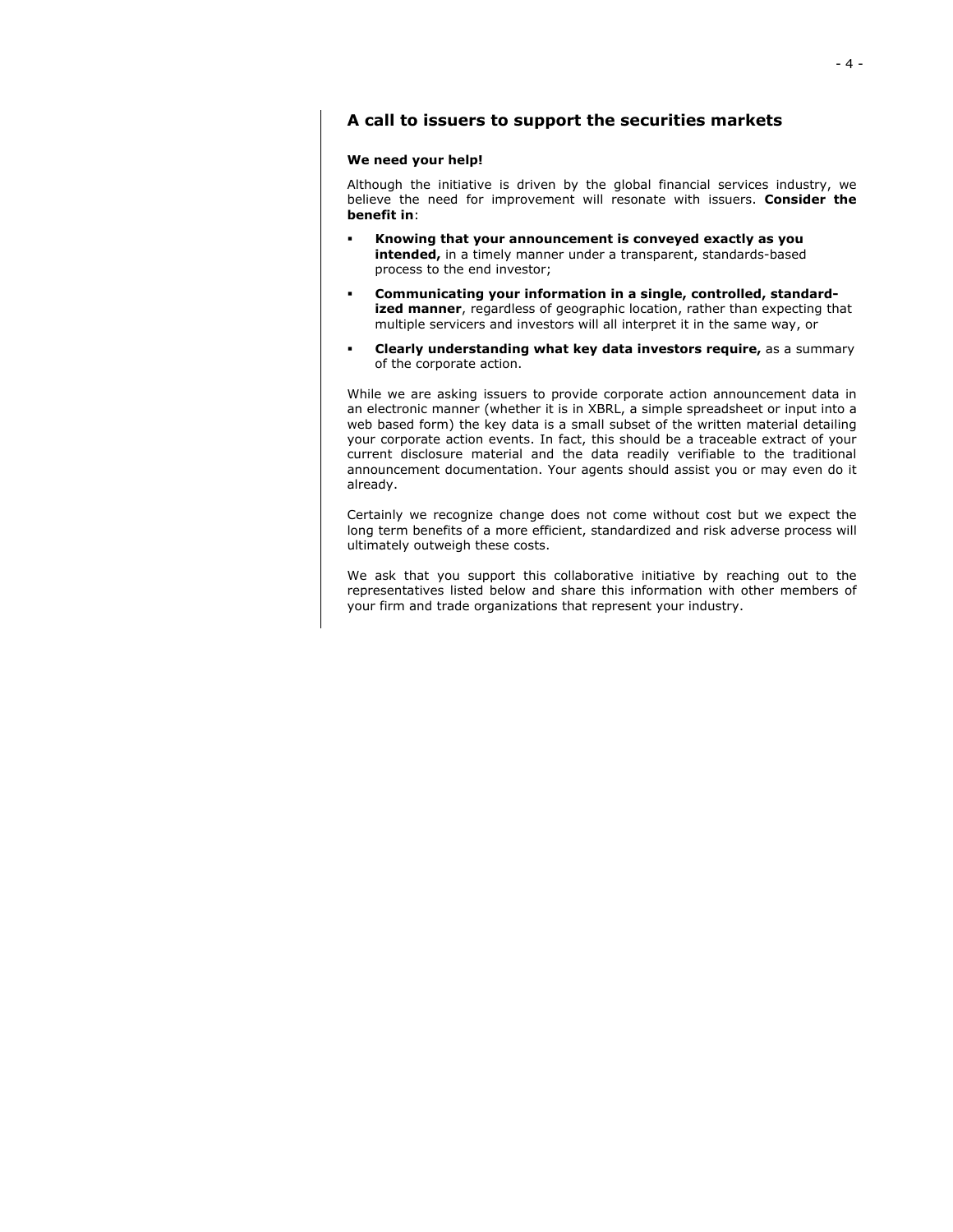## **Acknowledgements and contact information**

| <b>Region</b>           | Organization                                                                                    | <b>Members Representation</b>                                                                                                                                                | Website                                              |
|-------------------------|-------------------------------------------------------------------------------------------------|------------------------------------------------------------------------------------------------------------------------------------------------------------------------------|------------------------------------------------------|
| Global                  | <b>Association of Global Custodians</b><br>(AGC)                                                | <b>Global Custodians</b><br>www.theagc.com                                                                                                                                   |                                                      |
| Global                  | <b>International Securities Services</b><br>Association (ISSA)                                  | Custodians, Central Securities<br>www.issanet.org<br>Depositories, Asset Managers,<br><b>Investment Banks</b>                                                                |                                                      |
| Global                  | Society for Worldwide Interbank<br><b>Financial Telecommunication</b><br>(SWIFT)                | Financial Institutions,<br>Corporates                                                                                                                                        | www.swift.com                                        |
| Americas                | <b>International Securities</b><br>Association for Institutional<br>Trade Communication (ISITC) | Global Custodians,<br>www.isitc.org<br>Brokers/Dealers, Investment<br>Managers                                                                                               |                                                      |
| Americas                | Securities Industry and Financial<br>Markets Association (SIFMA)                                | <b>Broker/Dealers</b>                                                                                                                                                        | www.sifma.org                                        |
|                         |                                                                                                 |                                                                                                                                                                              | www.corporateactions.org                             |
| Americas                | Americas' Central Securities<br>Depositories Association<br>(ACSDA)                             | Central Securities Depositories                                                                                                                                              | www.acsda.org                                        |
| Europe                  | <b>International Securities Market</b><br>Advisory Group (ISMAG)                                | Issuers, Issuers'Agents, Inter-<br>national Central Securities<br>Depositories, Global Custodians<br>and trade associations: ICMA,<br>ICMSA, ISSA                            | www.clearstream.com/ismag<br>www.euroclear.com/ismag |
| Europe                  | <b>European Central Securities</b><br>Depositories Association<br>(ECSDA)                       | Central Securities Depositories                                                                                                                                              | www.ecsda.com                                        |
| Europe                  | Association for Financial Markets<br>in Europe (AFME)                                           | Broad range of global and<br>www.afme.eu<br>European participants in the<br>wholesale financial markets                                                                      |                                                      |
| Europe                  | Corporate Actions Joint Working<br>Group (CAJWG)                                                | Several European financial<br>www.europe.sifma.org<br>services industry associations<br>involved with corporate actions<br>processing; European Issuers<br>being one of them |                                                      |
| Asia Pacific            | Asia Pacific CSD Group (ACG)                                                                    | Central Securities Depositories<br>www.acgcsd.org                                                                                                                            |                                                      |
| Africa &<br>Middle East | Africa & Middle East Depositories<br>Association (AMEDA)                                        | Central Securities Depositories<br>www.ameda.org                                                                                                                             |                                                      |

The following financial services industry organizations have provided support for this initiative: